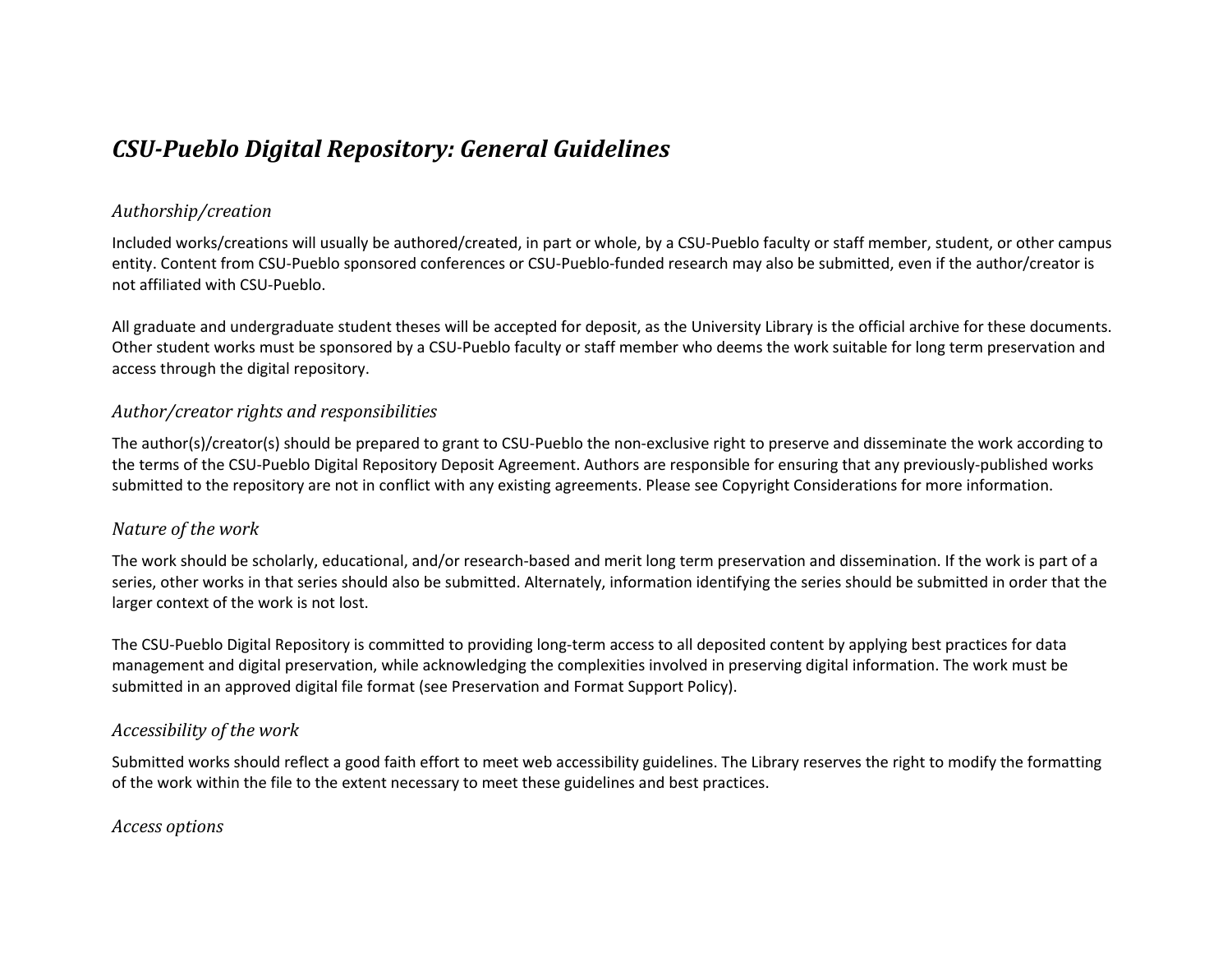The CSU-Pueblo Digital Repository is intended to expand the scope of scholarly resources available worldwide through the Internet. By default, all works submitted to the digital repository will be made openly accessible. Authors/creators are permitted to place an embargo (up to one year) on their submitted works. If embargoed, the work will be added to the repository but hidden from view until the embargo expires.

## *Withdrawal of works*

Content submission to the Digital Repository is permanent. Under certain circumstances an item may be removed from view—by legal order, by request of the author, or by decision of the CSU-Pueblo Library. If the CSU-Pueblo Library decides to remove a work from the repository, it will first make a good faith effort to notify the author and provide a reason for the withdrawal. Authors/creators who wish to remove their work(s) from view must submit a formal request.

To preserve the historical record, all such transactions will be traced and visible via a provenance statement. The content of the note should be one of the following:

- "Removed from view by legal order."
- "Removed from view by CSU-Pueblo Library."
- "Removed from view at request of the author."

The work itself will be removed from view, but its metadata and provenance statement will still be visible to those who already have its persistent URL. The work will no longer be discoverable or available for harvesting by search engines.

## *Preservation services*

For all deposited content, the library will:

- Maintain a persistent URL and the files/metadata (descriptive information) associated with it
- Provide secure storage and backup of materials
- Monitor format changes and migrate to succeeding format when necessary and possible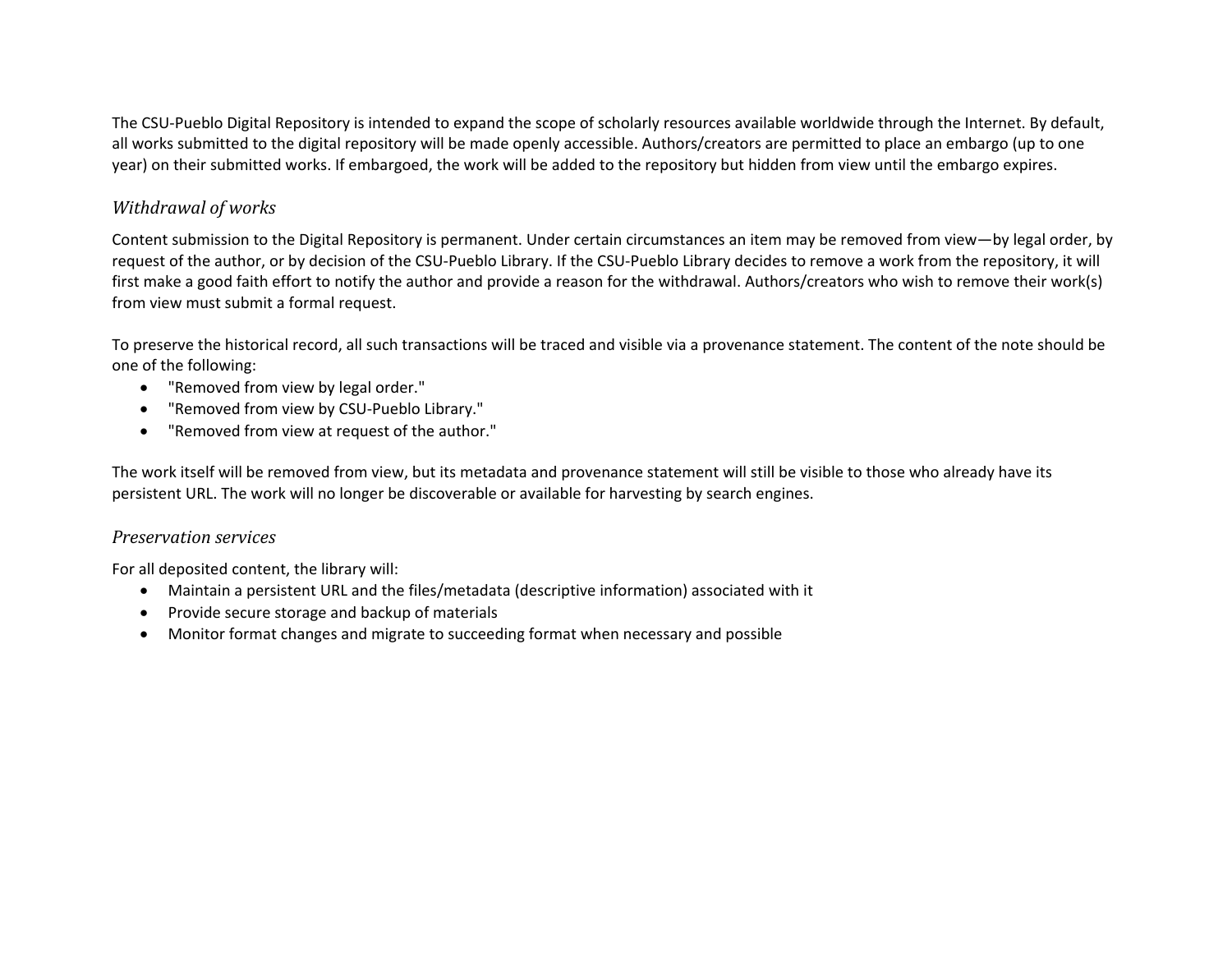# *CSU-Pueblo Digital Repository: Copyright Considerations*

The CSU-Pueblo Digital Repository can accept previously published works, as long as the submitted work complies with the publishing contract. Most of the major academic publishers will allow you to place your article in a university repository, with some conditions.

## *Embargo period*

An embargo period specifies a delay between the publication of the article in the journal and when it becomes available in the repository. Works may be submitted prior to the end of the embargo period and restricted from view until the embargo expires. Authors who are depositing previously published works, or plan to submit the work for publication shortly after deposit, should check that publisher's policies to see whether an embargo period is required.

#### *Article version*

The publisher may specify which version of the article can be placed in a public repository. The Publishing Open Access section has more information on finding a journal's open access and self-archiving policies. Most publishers will indicate which version can be self-archived:

- Pre-print [draft before peer review]
- Post-print [draft after peer-review but before final formatting]
- Publisher's version [formatted by journal]

Scanning, copying, or downloading your article from the library catalog to use in a submission is not permitted unless the publisher allows you to use the publisher's version. That version belongs to the copyright holder (the publisher) and cannot be reproduced without their permission.

## *Copyright protections*

Generally speaking, your work is no more or less vulnerable in a repository than in any other published form such as in print on the publisher's website. You retain the right to be identified as the author and any use of your work that did not acknowledge your authorship would constitute plagiarism and even breach of copyright if a substantial portion was used.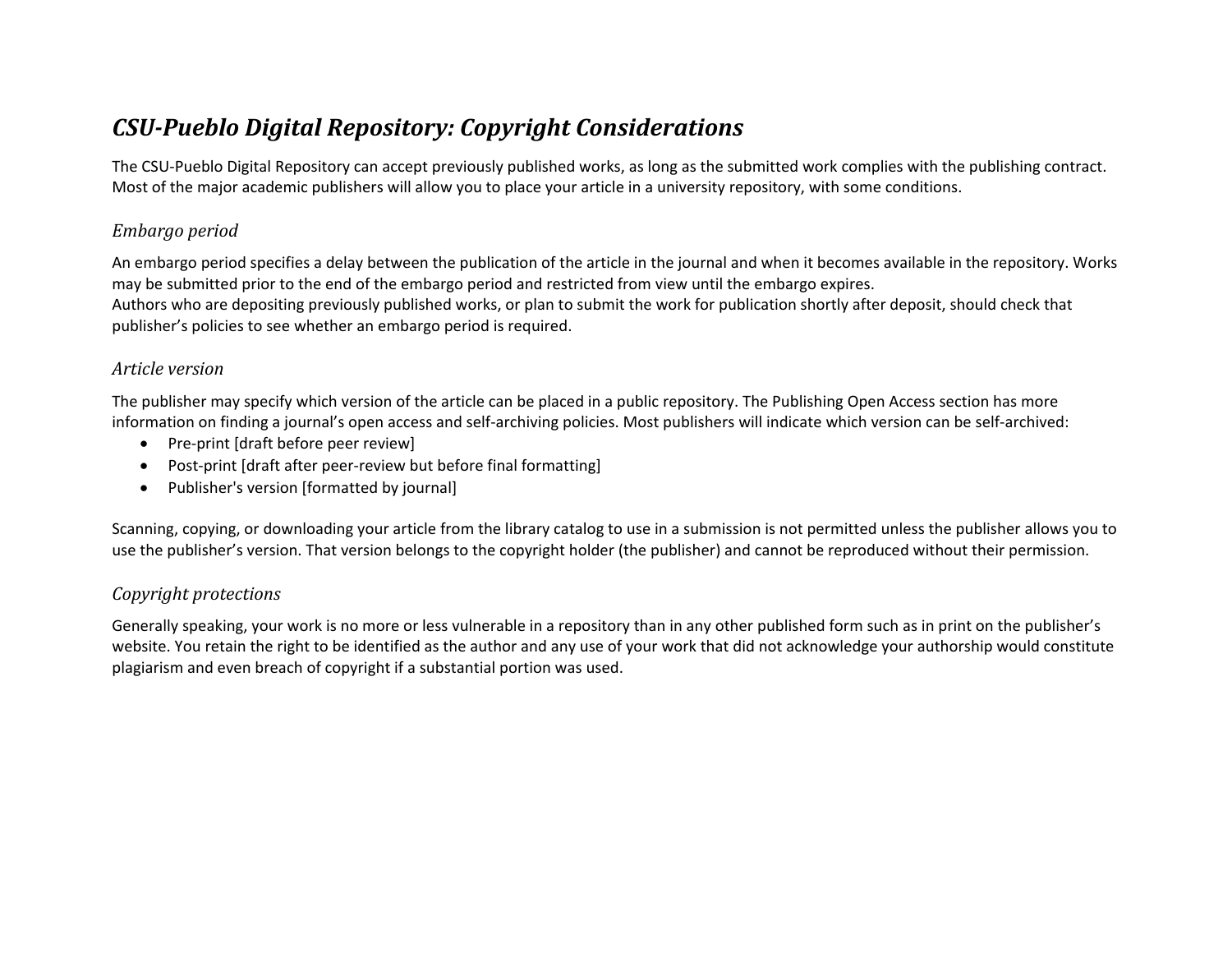## *CSU-Pueblo Digital Repository: Preservation & Format Support Policy*

#### *Preservation Services*

For all content you deposit, the Libraries will:

- Maintain a persistent URL and the files/metadata (descriptive information) associated with it.
- Provide secure storage and backup of materials.
- Monitor format changes and migrate to succeeding format when necessary and possible.

#### *Format Support*

The CSU-Pueblo Digital Repository is committed to providing long-term access to the digital works it contains. Preservation steps may include format migration, normalization, and emulation, depending on the file format submitted. Software, hardware, and file format obsolescence is a complex issue with outcomes that are difficult to predict. This includes the Library's future ability to convert obsolete file formats to accessible file formats without any loss of the original document's look and feel. There are three levels of preservation support for digital works in the CSU-Pueblo Digital Repository, which are based on the amount of work needed to maintain access.

Preservation support is assigned at the individual file level. Complex content items comprising multiple files in various formats will need additional evaluation to determine whether the operational relationships between the files can be maintained. If the original relationships between files are documented externally in metadata, that information will be preserved in any case.

Executables and some files that rely on a specific hardware/software environment will require additional evaluation because not only the format but the access environment must be considered in making a preservation determination.

#### *Level 1: Greatest Preservation Support*

Level 1 service level is currently provided only for formats that are both publicly documented and widely used, because it is more likely that these formats will endure long-term, or if they become obsolete, tools will exist to undertake a controlled transformation or migration with minimal loss. Level 1 content may be normalized (copied to another stable format) to provide additional assurance that the information content is preserved or to facilitate discovery and viewing.

*Level 2: Limited Preservation Support*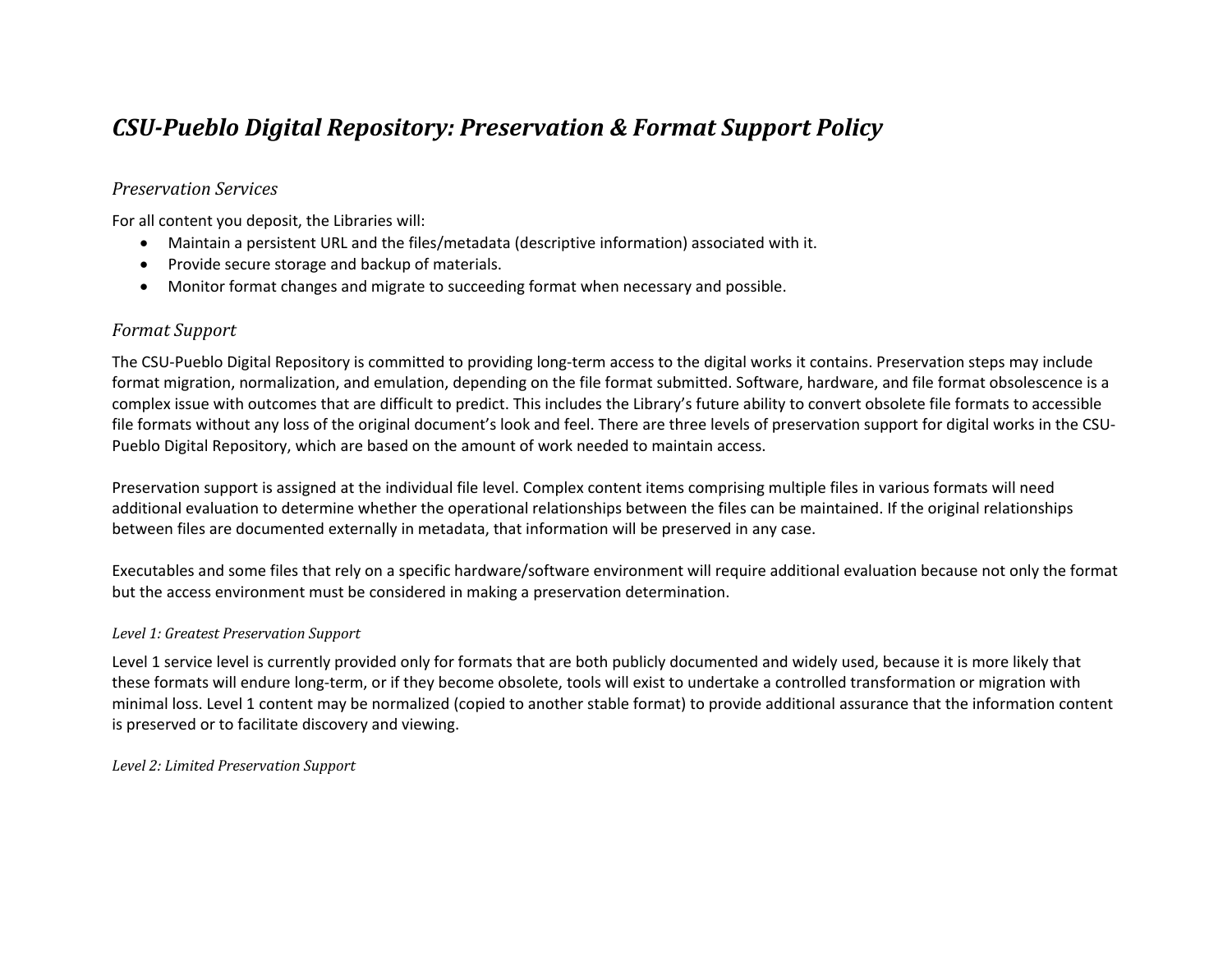The format will be monitored and may be transformed when significant risk to access is imminent, but it is likely to be difficult to predict or control the consequences of any transformation or migration on content, structure or functionality. The file may be transformed to a more preservable format to ensure that the information content is not lost, even if some structure and functionality are sacrificed.

#### *Level 3: Minimal Preservation Support*

Files may be opened and/or read by future applications, but there is no guarantee that the content, structure, or functionality will be preserved. Bitstream copying of the file and associated metadata will prevent loss, but there will be no active effort made to monitor the format and associated risks or to normalize, transform or migrate the file to a more preservable format. Any format not yet reviewed and evaluated will receive level 3 service on deposit. A higher level may be assigned after format review takes place.

|                                                 | Level 1   | Level 2          | Level 3 |
|-------------------------------------------------|-----------|------------------|---------|
| Persistent identifier that will always point to | $\bullet$ |                  |         |
| the object and/or its metadata                  |           |                  |         |
| Provenance records and other preservation       | $\bullet$ |                  |         |
| metadata to support accessibility and           |           |                  |         |
| management over time                            |           |                  |         |
| Secure storage and backup                       | ٠         |                  |         |
| Periodic refreshment to new storage media       | ٠         |                  |         |
| Fixity checks using proven checksum methods     |           |                  |         |
| Storage in a trusted preservable format         | ٠         | For some formats |         |
| (making a normalized version, if necessary)     |           |                  |         |
| Strategic monitoring of format                  | ٠         |                  |         |
| Migration to succeeding format upon             |           |                  |         |
| obsolescence                                    |           |                  |         |

*Comparison of Preservation Support Levels*

## *Registered Formats and Support Levels*

The following list of formats and support levels will be reviewed and updated based on our growing experience with digital preservation and the emergence of new formats and standards.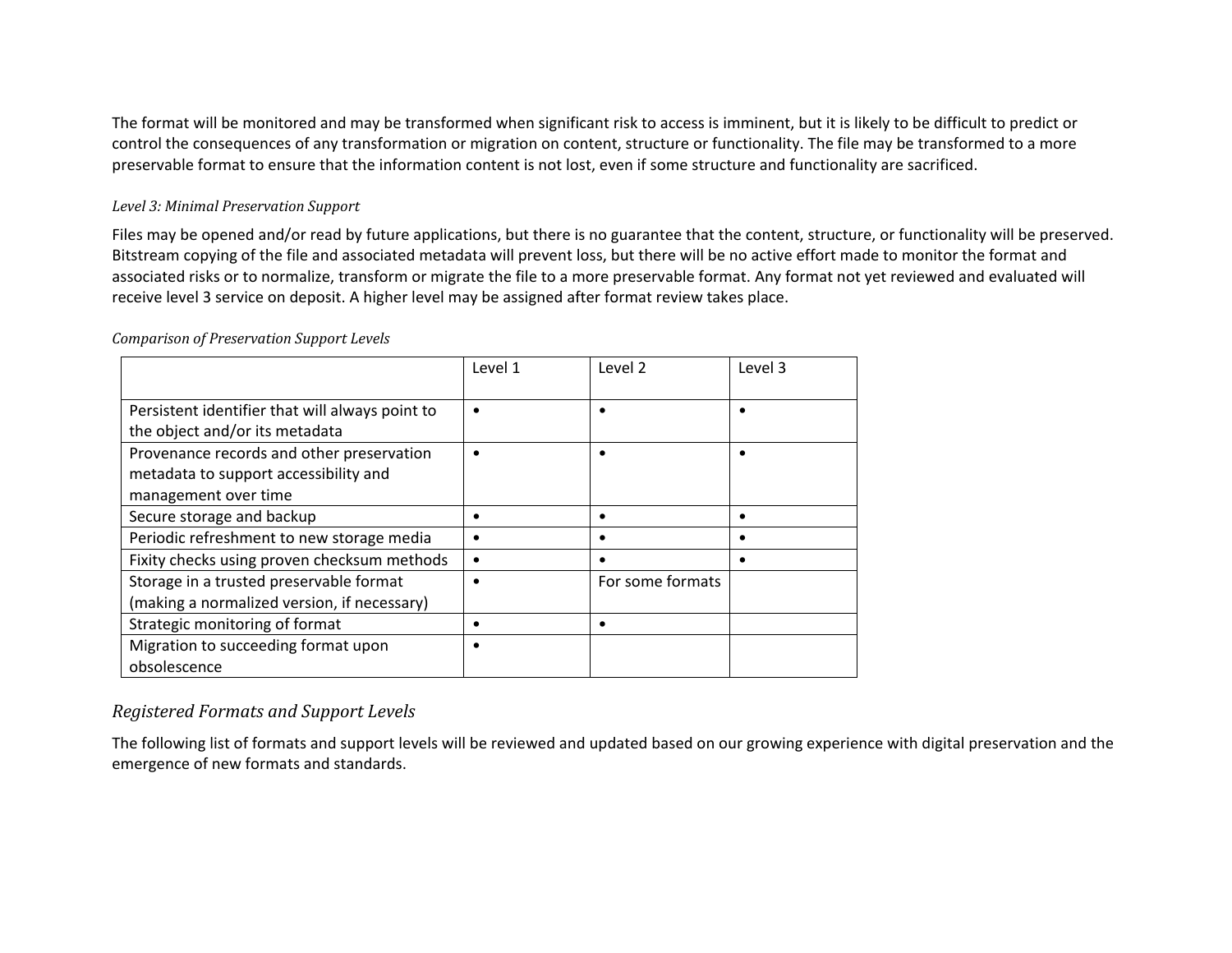# *CSU-Pueblo Digital Repository: Registered Formats and Support Levels*

The following list of formats and support levels will be reviewed and updated based on our growing experience with digital preservation and the emergence of new formats and standards.

| Format            | File Extension | Mime Type       | Support Level | <b>Qualifying Factors/Notes</b>                                 |
|-------------------|----------------|-----------------|---------------|-----------------------------------------------------------------|
| PDF/A*            | .pdf           | application/pdf | Level 1       | Files not created per the "Best Practices" receive Level 2      |
|                   |                |                 |               | support, and may be migrated to PDF/A                           |
|                   |                |                 |               |                                                                 |
|                   |                |                 |               | *PDF/A is preferred over PDF whenever possible, as it is        |
|                   |                |                 |               | becoming recognized as the archival standard. See               |
|                   |                |                 |               | http://en.wikipedia.org/wiki/PDF/a for more information.        |
| Plain Text, UTF-8 | .txt           | text/plain;     | Level 1       |                                                                 |
| (Unicode)         |                | charset=UTF-8   |               |                                                                 |
| Plain Text, ANSI, | .txt           | text/plain;     | Level 1       |                                                                 |
| X3.4/ECMA-6/US,   |                | charset=US-     |               |                                                                 |
| ASCII (7-bit)     |                | <b>ASCII</b>    |               |                                                                 |
| Postscript        | .ps            | Application/ps  | Level 2       |                                                                 |
| <b>Rich Text</b>  | .rtf           | Text/richtext   | Level 1       |                                                                 |
| XML               | .xml           | text/xml        | Level 2       | Deposit of appropriate DTD/schema with XML file is strongly     |
|                   |                |                 |               | encouraged and may impact preservation. Minimally, XML          |
|                   |                |                 |               | should be well-formed; explicit namespaces strongly preferred.  |
|                   |                |                 |               | Assumes no DTD/schema but that XML file is well formed.         |
| <b>HTML</b>       | .html, .htm    | text/html       | Level 3       | Requires HTML 4.0 or 4.01 validated markup and CSS files(s), if |
|                   |                |                 |               | referenced, must be deposited with document.                    |
| LaTeX             | .latex         | application/x-  | Level 2       | We encourage that content should be converted to PDF/A by the   |
|                   |                | latex           |               | depositor.                                                      |
| TeX               | .tex           | application/x-  | Level 2       | We encourage that content should be converted to PDF/A by the   |
|                   |                | tex             |               | depositor.                                                      |
| Microsoft Word    | .doc           | application/ms  | Level 2       | We recommend that content be converted to PDF/A by the          |
|                   | .docx          | word            |               | depositor. Requires that macros be disabled.                    |

*Text, Page Description, and Microsoft Office File Formats*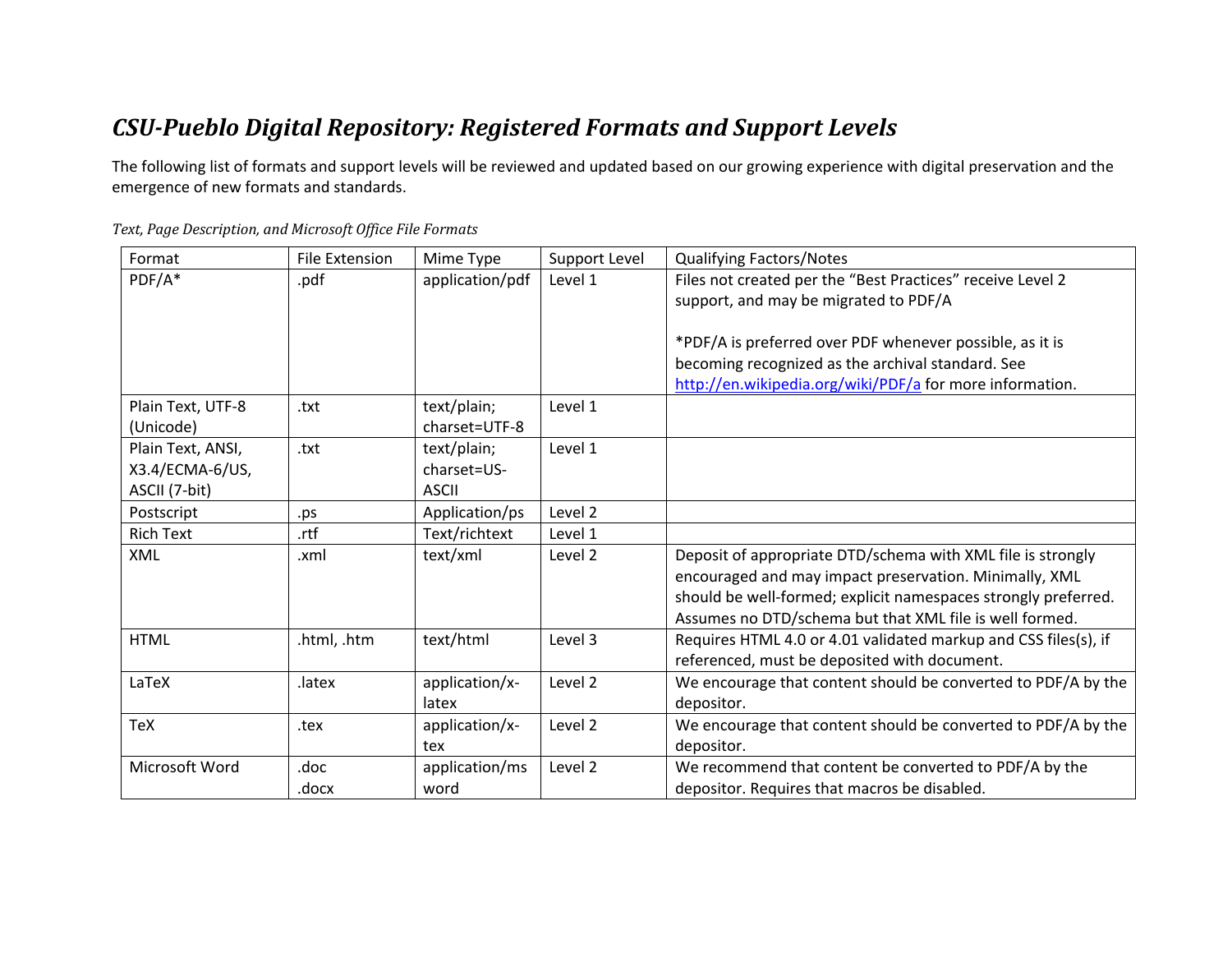| Microsoft       | .ppt        | application/vn | Level 2 | We recommend that content be converted to PDF/A by the          |
|-----------------|-------------|----------------|---------|-----------------------------------------------------------------|
| PowerPoint      | .pptx       | d.ms-          |         | depositor.                                                      |
|                 |             | powerpoint     |         | Requires that macros, animations and other effects be disabled. |
| Microsoft Excel | .xls; .xlsx | application/vn | Level 2 | We recommend that content be converted to PDF/A by the          |
|                 |             | d.ms-excel     |         | depositor. Requires that macros be disabled.                    |

*Image File Formats*

| Format           | File Extension | Mime Type   | Support Level | <b>Qualifying Factors/Notes</b>                                                                 |
|------------------|----------------|-------------|---------------|-------------------------------------------------------------------------------------------------|
| <b>TIFF</b>      | .tiff          | image/tiff  | Level 1       | This format is often slow to load unless compressed into a<br>lossless format such as JPEG 2000 |
| <b>JPEG 2000</b> | .jp2           | image/jp2   | Level 1       | Preferred over JPEG                                                                             |
| <b>JPEG</b>      | .jpg           | image/jpeg  | Level 1       | JPEG 2000 preferred.                                                                            |
| PNG              | .png           | image/png   | Level 2       |                                                                                                 |
| <b>BMP</b>       | .bmp           | image/x-ms- | Level 3       |                                                                                                 |
|                  |                | bmp         |               |                                                                                                 |
| <b>GIF</b>       | .gif           | image/gif   | Level 3       |                                                                                                 |

*Audio File Formats*

| Format        | File Extension | Mime Type       | Support Level | <b>Qualifying Factors/Notes</b> |
|---------------|----------------|-----------------|---------------|---------------------------------|
| Wave          | wav.           | audio/x-wav     | Level 2       |                                 |
|               |                | or audio/wav    |               |                                 |
| MPEG audio    | mp3            | audio/mpeg,     | Level 2       |                                 |
|               |                | audio/mp3       |               |                                 |
| AAC M4A       | $m4a$ , .mp4   | audio/m4a,      | Level 3       |                                 |
|               |                | audio/mp4       |               |                                 |
| <b>AIFF</b>   | .aif, .aiff    | audio/aiff, $+$ | Level 3       | .wav or .mp3 preferred          |
| Audio/Basic   | .au, .snd      | audio/basic     | Level 3       | .wav or .mp3 preferred          |
| Windows Media | .wma           | audio/x-ms-     | Level 3       | .wav or .mp3 preferred          |
| Audio         |                | wma             |               |                                 |